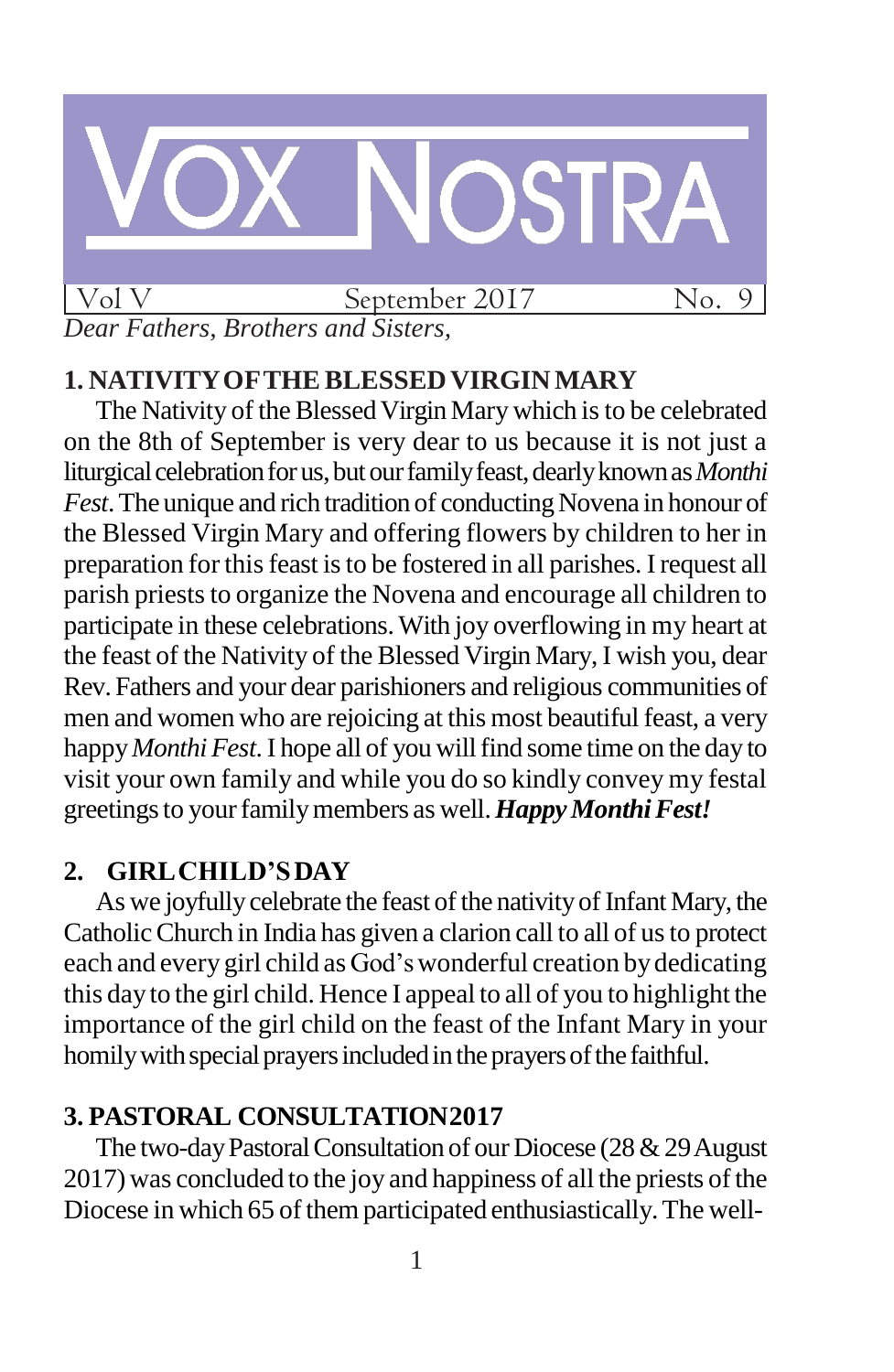organizedConsultation devoted the first day to deliberate on the theme *Biblical Apostolate among Children, Youth and Adults* which was apt and relevant in the context of the year of *Lectio Divina*. Thanks to Rev. Dr Johnson Puthussery, CST, the resource person, the *presbyterium* was able to hold a fruitful and interesting group discussion on relevant questions and come out with an Action Plan which would so promote our Biblical Apostolate, that the children, youth and adults of all parishesin the Diocesewould develop love fortheWordof God, interest to read it, speak about it, share the good news among others, and, above all, live the message of the Bible throughout their lives. This will be possible if we, the Messengers of the Word, having walked the path trodden by St Paul, will give to our people Christ our Lord, the BREAD OF LIFE and LIVING WORD OF THE ETERNAL FATHER.

The forenoon of the second day was set aside for Pastoral Issues in which there was a lively interaction and discussion, and thereafter PWS General Bodymeeting during which election for the Directors of the Managing Council was held.

I thank each and every one of you, dear Rev. Fathers, for your kind cooperation and support in the planning and implementation ofthis Consultation, your presence and active participation. It was truly a teamwork and its success was due to your wholehearted cooperation and collaboration.I am very happywith the waywe spent the two days of the Pastoral Consultation 2017.

Thanks once again for all that you did for the success of this Consultation, for what you do to implement the Pastoral Plan MISSION 2025, and, henceforth what you will do to be effective**Messengers of the Word of God** in your apostolate among children, youth and adults entrusted to your precious and privileged pastoral mission and ministry.

## *4.* **OUR LADYOFSORROWS -** *SALVI*

The devotion of conducting the *Salvi*, from 9 to 15 September, present in some of our parishes, needs to be fostered. This is an occasion to meditate on the seven dolours of our Lady along with the mystery of the Cross. Do encourage the faithful, especially the youth and children, to participate in this devotionwherebythey grow in their devotion to

our Motherof Sorrows.  $\frac{2}{2}$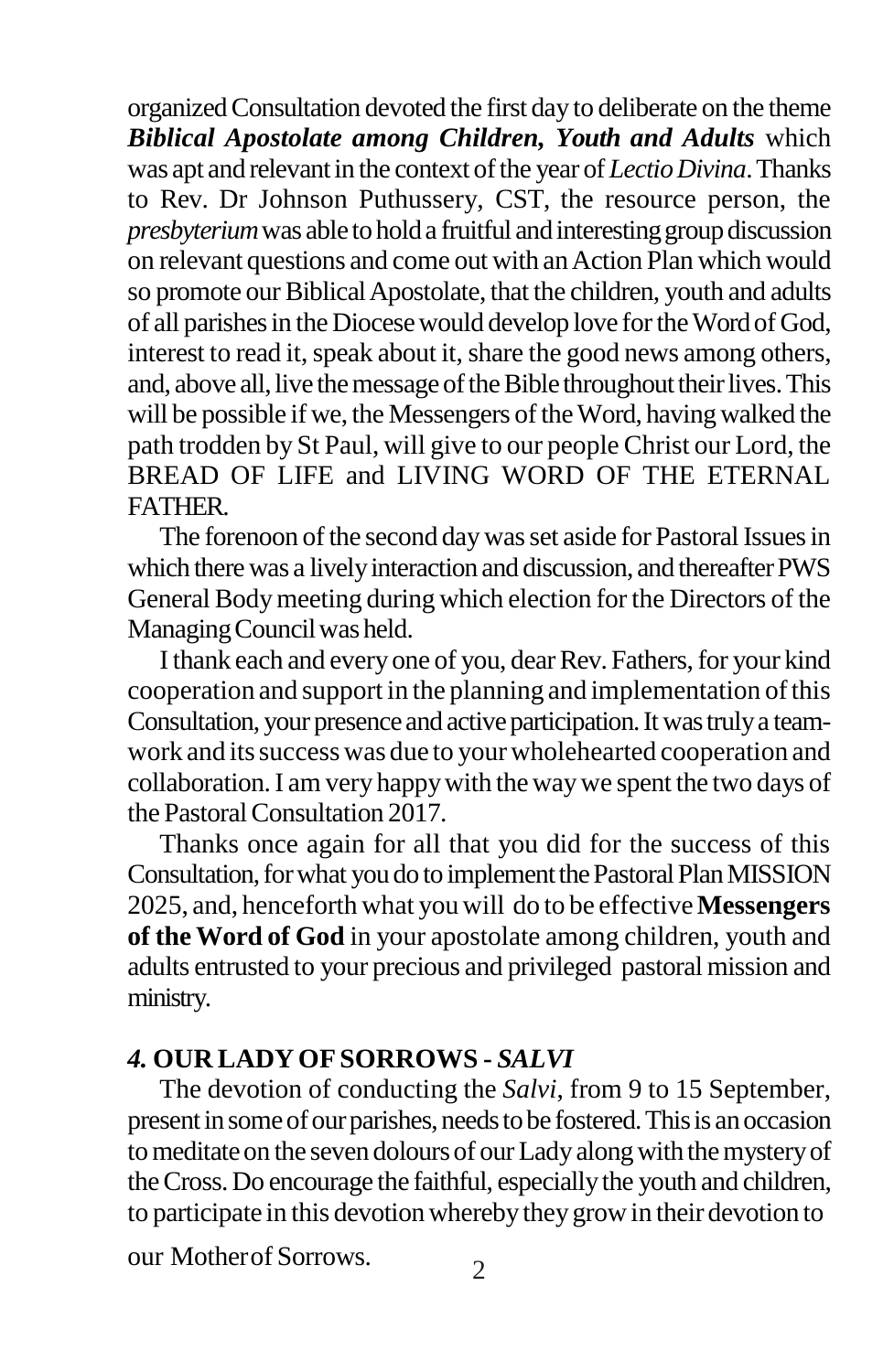#### **5. TEACHERS'DAY**

We shall celebrate the Teachers'Day on September 05, 2016.This celebration affords us an opportunity to reflect on teaching and on the sacred responsibility the teachers play in shaping the minds and hearts of young students. Teaching, as we know, is a vocation – a call from God to serve the students. On this day we remember, with gratitude, all those who moulded us. We salute the teachers who are engaged in forming the tender young minds and hearts entrusted to their care. Let us pray for the teachers who render dedicated and selfless service in our educational institutions.We owe them a debt of gratitude for their care and concern. May the good Lord blessthem, their work and their families. **Happy Teachers' Day!** 

#### **6. NEW PRESBYTERYATKANDLUR**

The newly constructed presbytery at StAntonyChurch, Kandlur, was inaugurated and blessed on Sunday, 13 August 2017, by our Vicar General, Msgr Baptist Menezes. The work of constructing the presbyterywasinitiated by the previous Parish Priest, Rev. Fr Victor Gerald D'Souza, and was completed in time due to the able leadership of present parish Priest, Rev. Fr Canute Barboza. I convey my sincere appreciation and wholeheartedly thank both the former and present Parish Priests of Kandlur, and the members of PPC and PFC for their cooperation and every assistance provided in the realization of this project.

Yours sincerly in Christ,

**+ Gerald I. Lobo** Bishop of Udupi

3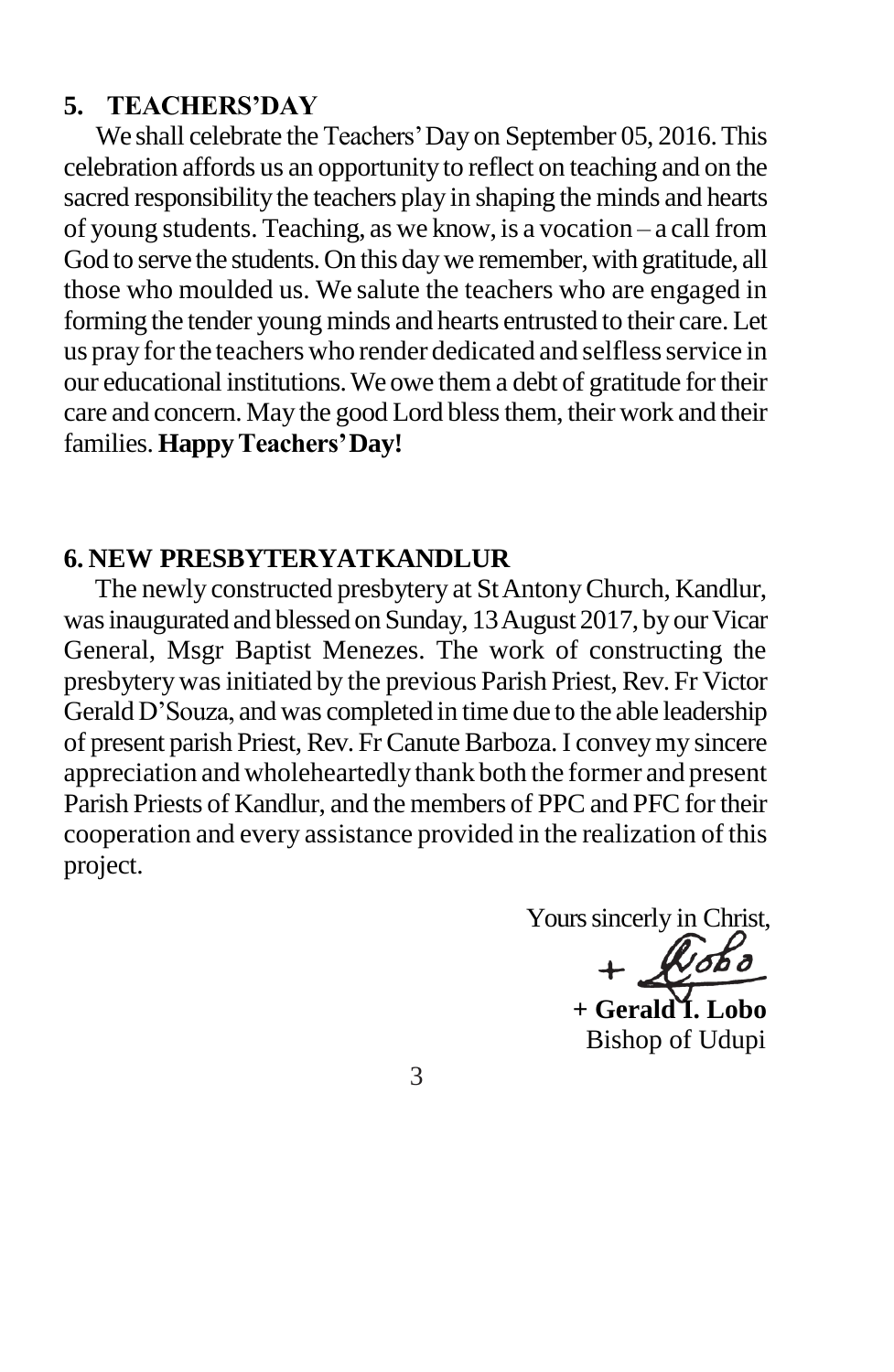# **COMMUNICATION FROM PASTORAL COMMISSIONS**

# **1. DIVYAJYOTHI –DBCLC**

- 01/9/2017 Liturgical Seminar at Thotam Church 03/9/2017 YoucatTraining atYuvasamagam–Kallianpur Deanery 10/9/2017 BibleSundayatBarkur 17/9/2017 LiturgicalSeminar atKanajarChurch
- 
- 12-14/9/2017NationalCatecheticalConference,Nadiad,Gujarat
- 24/9/2017 LectioDivinaTraningatKoteshwar
- 24/9/2017 YoucatTrainingatYuvasamagam–KundapurDeanery

# **Rev. Fr Stephen D'Souza Director**

# **2. COMMISSION FOR SCCs**

- 03.09.2017 Kalmady Parish (Bible Mirror Method)
- 10.09.2017 Belman and Kalathur Parishes (BibleMirror Method)
- 11.09.2017 Karkal Deanery Committee Meeting
- 15.09.2017 CCK Bangalore
- 17.09.2017 Brahmavar Parish SCC Training.
- 24.09.2017 Parish SCC Commission (Ayog) Members Udupi DeaneryConvention.

# **Rev. Fr Harold Pereira Director**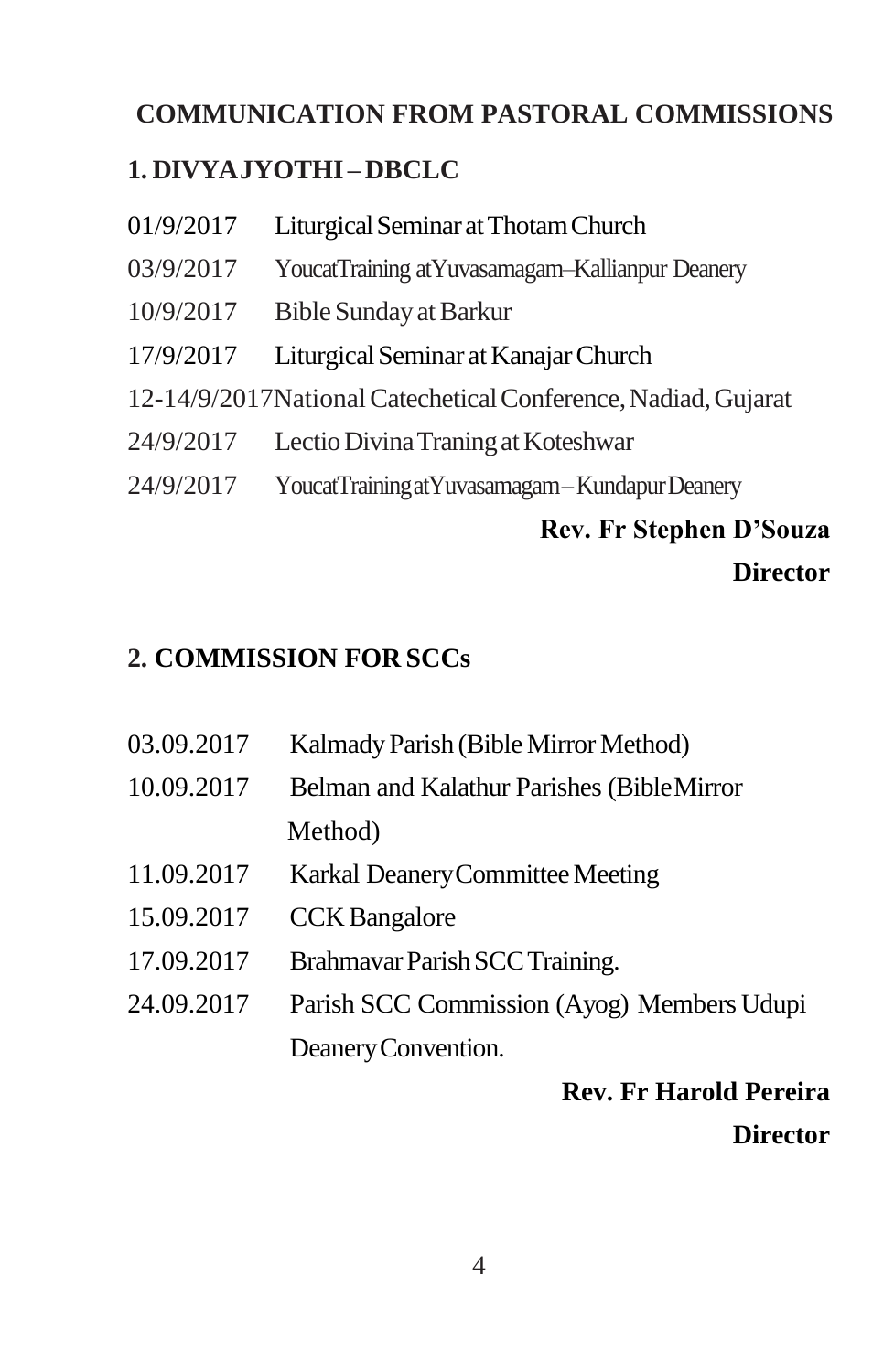## **3. COMMISSION FOR PEACE & JUSTICE**

02.09.2017 Karkal Deanery Committee meeting (3:30 - 4:30 pm)

09.09.2017 KallianpurDeaneryCommitteemeeting(3:30-4:30pm)

19.09.2017 Kundapur Deanery Committee meeting (3:30-4:30pm)

- 29.09.2017 Udupi Deanery Committee meeting (3:30-4:30pm)
- 30.09.2017 Shirva Deanery Committee meeting (3:30-4:30pm)

# **Mrs Sharlet Furtado Director**

#### **4. FAMILYCOMMISSION**

- 10/9/2017 Couples ForChrist Get together 9.30 1.30
- 17/9/2017 MarriageEnrichment MilagresCathedral 9 11
- 17/9/2017 Remote Preparation for family Life Resource team Orientation 3 – 5.30

25-27/9/2017 Seminar on Marriage Preparation course at Goa

# **Mr Leslie Arouza Director**

## **5. PASTORALCOMMISSIONS**

Meeting of **Diocesan Directors of Pastoral Commissions** will be held on 21 September 2017 at 3.30 pm at Bishop's House.

> **Rev. Fr Harold Pereira Coordinator**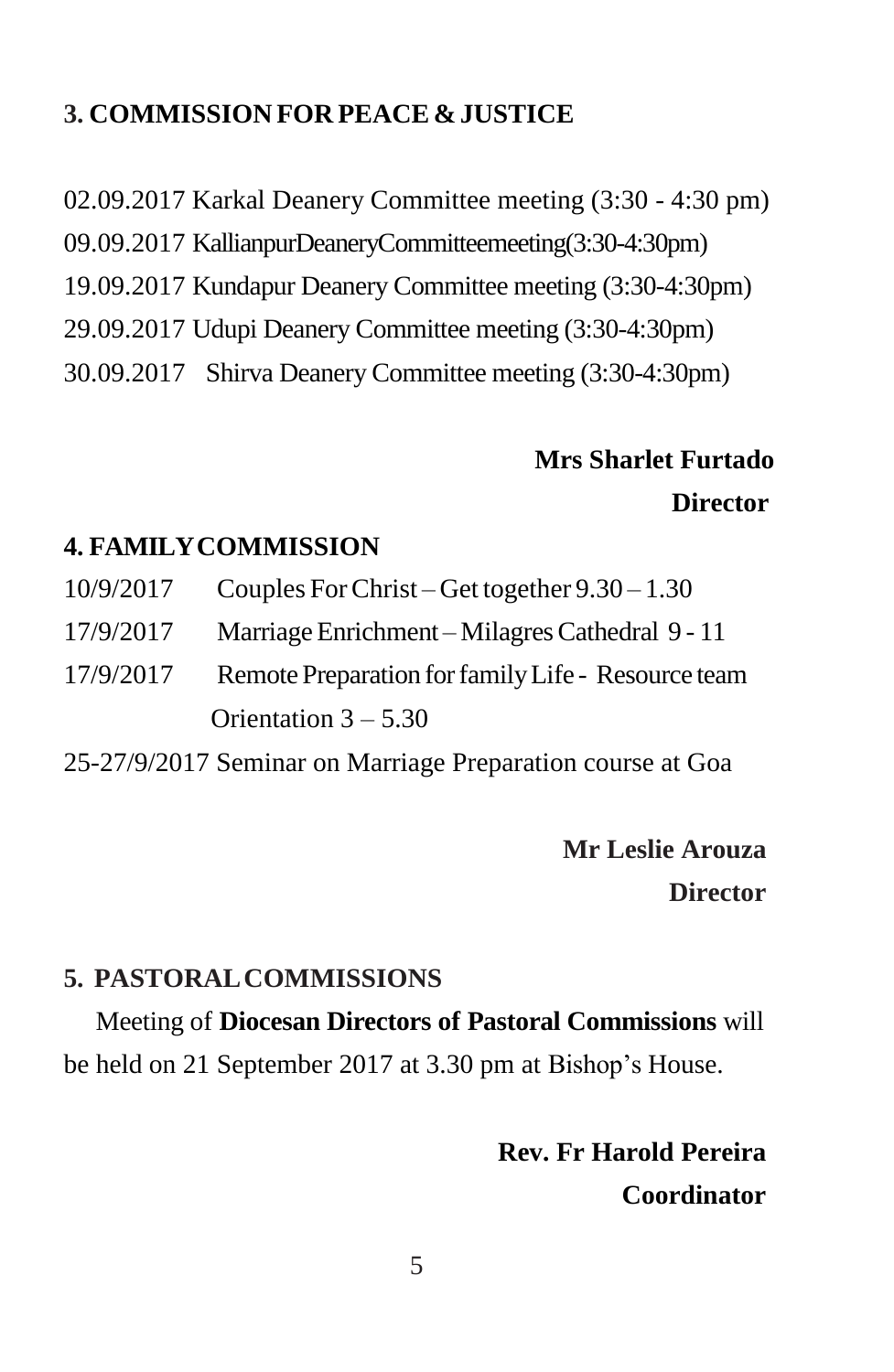# **EARMARKED COLLECTIONS**

|          | Sl.No           | Parish               | <b>Good Friday</b>  | <b>Peter's Pence</b> | <b>Society of St. Peter</b> | <b>CESU</b> |
|----------|-----------------|----------------------|---------------------|----------------------|-----------------------------|-------------|
| $\sigma$ |                 | Kallianpur, Milagres | 53,020              | 11,545               | 11,300                      | 9950        |
|          | $\overline{2}$  | Ajekar               | 10,800              | 4,200                | 4,200                       | 5000        |
|          | 3               | <b>Barkur</b>        | 37,447              | 5,000                | 7,183                       | 14822       |
|          | 4               | <b>Basrur</b>        | $\overline{22,650}$ | 10,050               | 10,220                      | 10400       |
|          | $\overline{5}$  | Belle                | 36,029              | 9,685                | 10,768                      | 9447        |
|          | 6               | Belman               | 37,290              | 9,791                | 9,249                       | 9416        |
|          |                 | <b>Belve</b>         | 5,245               | 950                  | 970                         | 1020        |
|          | 8               | <b>Brahmayar</b>     | 33,860              | 10,350               | 10,240                      | 10210       |
|          | 9               | <b>Byndoor</b>       | 20,660              |                      |                             | 6050        |
|          | $\overline{10}$ | Gangolli             | 12,112              | 5,839                | 5,219                       |             |
|          | 11              | Giri                 | 18,534              | 6,341                | 8,422                       | 8137        |
|          | $\overline{12}$ | Hirgan               | 10,615              | 3,799                |                             | 3126        |
|          | $\overline{13}$ | Kalathur             | 4,580               | 2,500                | 2,170                       | 2290        |
|          | 14              | Mount Rosary         | 52,080              | 14,233               | 13,386                      | 13090       |
|          | $\overline{15}$ | Kalmady              | 25,620              | 5,056                | 4,885                       | 5370        |
|          | 16              | Kanajar              | 14,612              | 5,236                | 5,242                       | 5192        |
|          | $\overline{17}$ | Karkal-Attur         | 21,337              | 10,226               | 10,364                      |             |
|          | 18              | Karkal Town          | 23,200              | 9,745                |                             | 9683        |
|          | 19              | Katapadi             | 22,352              | 9,486                | 7,284                       | 8862        |
|          | $\overline{20}$ | Kandlur              | 3,660               | 2,379                | 1,812                       | 1620        |
|          | 21              | Kelmbet              |                     |                      |                             |             |
|          | 22              | Kemman               | 25,000              | 5,736                | 4,850                       | 7335        |
|          | 23              | Kenha Mudarangadi    | 15,336              |                      |                             | 6114        |
|          | 24              | Kera                 | 2,880               |                      |                             | 1650        |